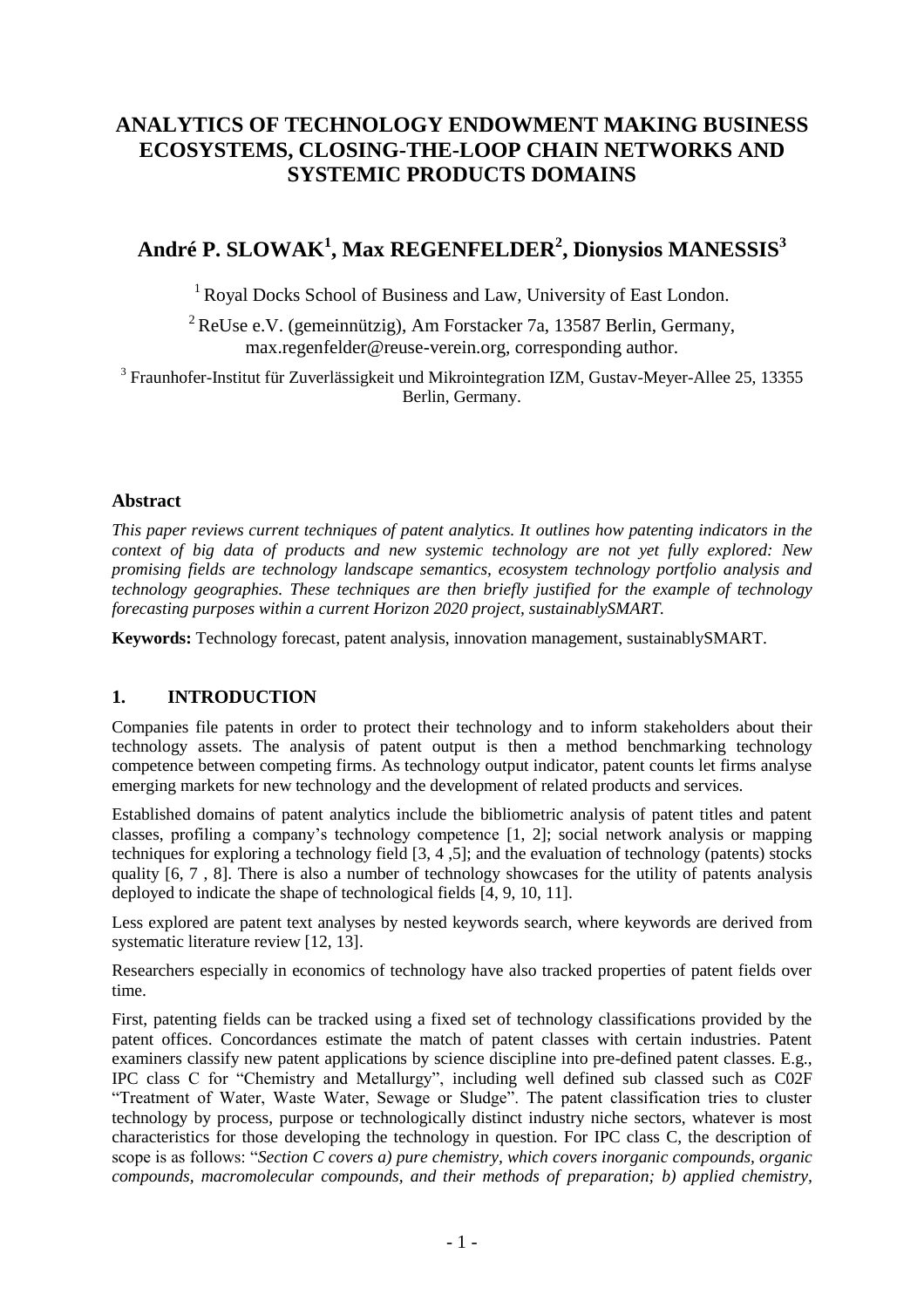*which covers compositions containing the above compounds, such as: glass, ceramics, fertilisers, plastics compositions, paints, products of the petroleum industry. It also covers certain compositions on account of their having particular properties rendering them suitable for certain purposes, as in the case of explosives, dyestuffs, adhesives, lubricants, and detergents; c) certain marginal industries, such as the manufacture of coke and of solid or gaseous fuels, the production and refining of oils, fats and waxes, the fermentation industry (e.g., brewing and wine-making), the sugar industry; d) certain operations or treatments, which are either purely mechanical, e.g., the mechanical treatment of leather and skins, or partly mechanical, e.g., the treatment of water or the prevention of corrosion in general; and e) metallurgy, ferrous or non-ferrous alloys.*"

Patents implicitly give information about who has entered a market with R&D activity and who appears having abandoned it. Although the patent offices may change classifications over time, previous filed patents are usually additionally then assigned or reassigned to new, added classes as appropriate.

Second, patenting fields can be tracked using a fixed sample set of firms. Note that patents name their applicants and inventors.

New patents then filed over time either indicate unchanged, new emerging or shifting R&D priorities. This may be used to track a set of a company's most regarded competitors or relevant technology complementors. Figure 1 contrasts the two approaches of tracking patenting fields over time.



**Figure 1** – Tracking Patenting Fields' Inter-temporal Dynamics

## **2. PATENT ANALYTICS**

## **2.1 PATENT ANALYTICS FOR BIG DATA**

The depth of patenting count techniques and mapping and visualisation of technology domains vary across industries. Patent profiles scoping of competitors is particularly advanced in R&D departments of high-technology sectors such as pharmaceutical industry. Current challenges in technology strategy related analytics for instance are: facing big data [14]; learning/time series analytics; and representation of expertise not explicitly written down in the patent's text of abstract, title or claims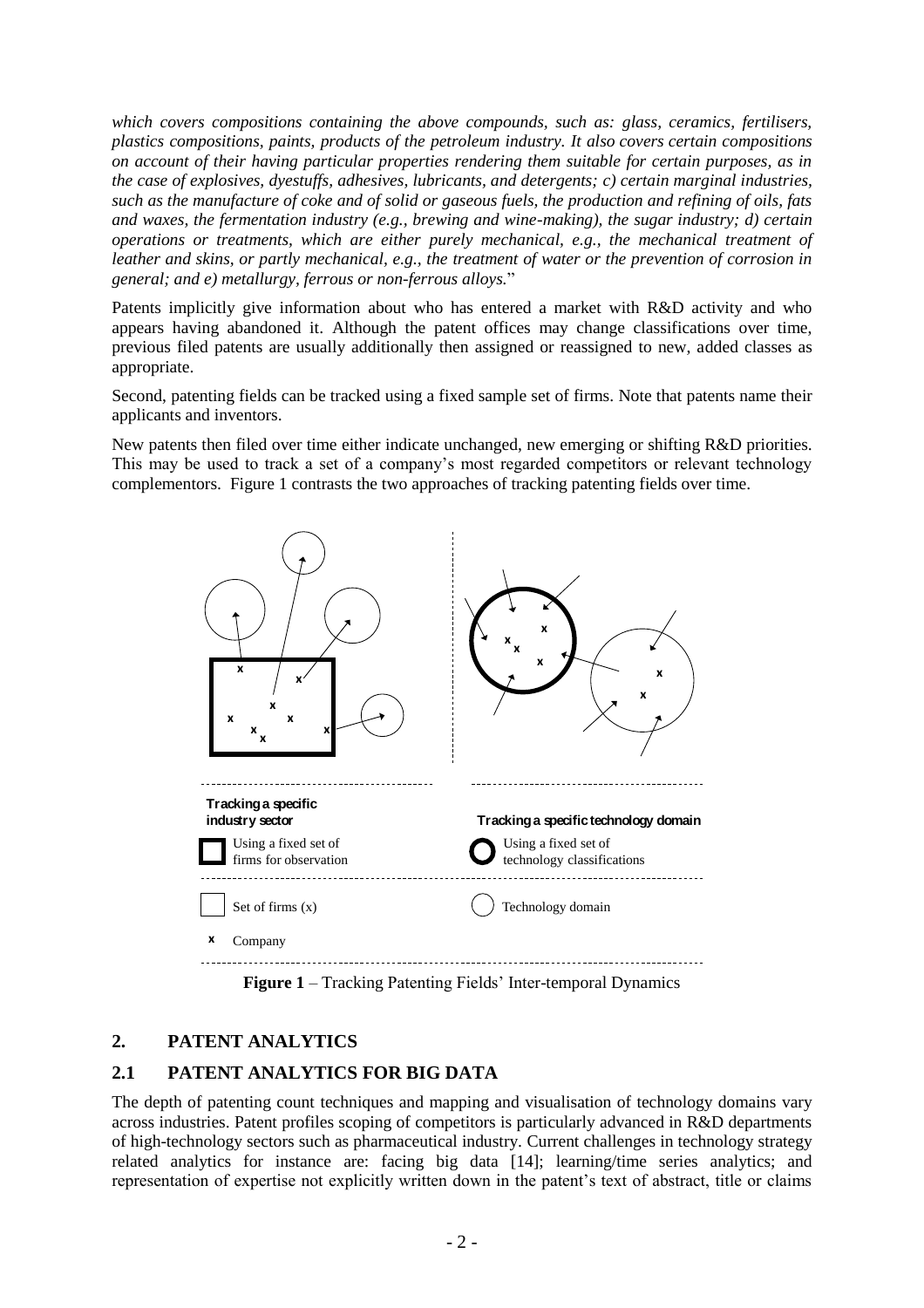[15, 16]. The advancement of high performant ICT furthermore gives rise to new machine-aided analysis of documents such as with metrics and heuristics [8] and for image and designs recognition [17].

ICT and clean technologies are examples of increasingly large but integrated systems in scale and scope, representing big data amounts to design, manage and monitor them. Take for instance:

- From local, physical data storage toward cloud storage. Big data and its accessibility becomes a product.
- From single IT products toward ecosystems of integrated hardware, complementary products, software apps, subscriptions, and services-on-demand.
- Disintegrated product-based industries becoming integrated bundled-products-with-servicesofferings industries. E.g., from gasoline cars toward electric cars or fuel cell cars, then incorporating their value chain and value adding services. The concept of zero emission vehicles considers the full carbon emissions output from energy production, over manufacturing, embodied natural materials, to disposal/recycling/recovery.
- From transport as a service toward transport as an infrastructure provision. This includes optimising traffic routing, optimising by design, and learning behaviour from real time data analytics.
- From modular products (in terms of well-defined components and interfaces) toward modules as standalone products. The issue here then is relevance – how to analyse the patent landscape of the relevant system and how to define the boundaries of relevance beyond the company's own module.

A specific challenge from big data arises in the function-argument-structure of systems. Which patent claims are particularly relevant depends on the strategic positioning of the firm within a business ecosystem of products and partners, or within an extended value chain network. Is it an interface/design, a process technology, basic research or a product feature, and so on? Whilst the early advances in patent analysis were in statistics and database querying of economics scholars/ICT, the emerging research frontiers now lie in demanding an unfolding of multi-component settings of products, services, process technology, patent-protected engineering know-how and related services. It is this complexity that, so our argument, may require a shift in tasks from counting and statistics of technology competition toward a more heuristic, pattern-detecting of relevant big data subsamples.

We define the systematic pattern-retrieval from text mining in firm strategy context as "patent scoping". Figure 2 displays the paradigm shift from counting technology toward reducing datasets size for advanced analytics purposes.



**Figure 2** – Reducing Data Amount by Analytics

#### **2.2. SEMANTIC ATTEMPTS TO PATENT ANALYTICS**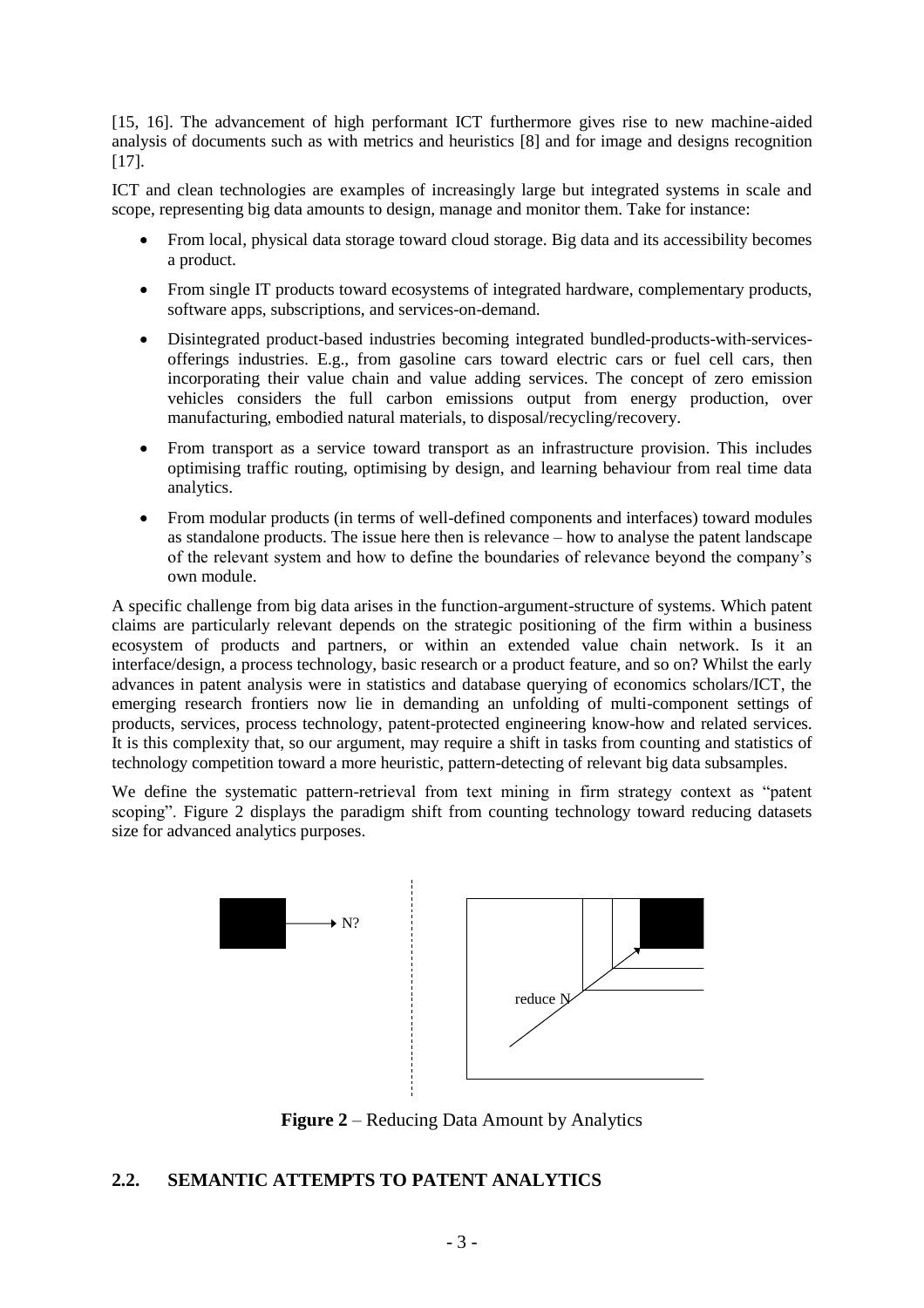The terminus "semantics" is chosen to express that language follows inherent structures. This includes conceptual categories and the making of relationships among items. More specifically, functionargument-structures. The argument of an item's properties is derived from the expected functionality. A sentence names the place of a thing or object, paths (to/from/away from and so on), the event actioned, the states of the thing/object as well as causes and effects [18, ch. 2]. Language can be interpreted as functional structure, that is, a set of objects in mutual context (see semantics' quantification in [19]). Patent abstracts are plain human texts, following technical conventions of industry, and specific key words that signalise materials, technology vintages/generations and application purpose. The word "process" for instance indicates process innovations whereas elsewise a patent is likely product or service innovation related. Other areas of semantics such as tonality do not apply to patent analysis: Patents are always written in formal tone. The semantics of a patent texts could rather reveal properties of the analysed technology field and landscape in question.

In the context of big data, as being large sets of interconnected firms, sector and products information, a "business model" describes how and why the different system parts coherently come together. In such sense, it defines the boundaries of the patent search. Chesbrough and Rosenbloom argue the business model itself becomes the unit of analysis, if planning for a successful implementation and commercialisation of technological invention [20]. Likewise, commercial success is determined to some extend by the strategic fit of corporate strategy and firm internal resources; the fit of technology; and alignment with the right business model [21].

The role of business models in this paper's context remains ambiguous: Firms do landscape their technological domains for competitive threats and opportunities. Thereby, they set new directions and so reshape historic technological landscape. In case of business model innovation and disruptive technology rollout, changes in business models are triggered and triggered beyond the single firm. Depending on the status position of the firm, previous technology landscapes might be fundamentally restructured.

The previous mentioned, a patent is a contextualised set of texts. Table 1 outlines a variety of examples how to conduct patent scoping from textual data.

| Patent file field / | Firm        | $_{\rm{p}}$ $_{\rm{p}}$ $_{\rm{p}}$ $_{\rm{p}}$ $_{\rm{p}}$ $_{\rm{p}}$ $_{\rm{p}}$ $_{\rm{p}}$ $_{\rm{p}}$ $_{\rm{p}}$ $_{\rm{p}}$ $_{\rm{p}}$ $_{\rm{p}}$ $_{\rm{p}}$ $_{\rm{p}}$ $_{\rm{p}}$ $_{\rm{p}}$ $_{\rm{p}}$ $_{\rm{p}}$ $_{\rm{p}}$ $_{\rm{p}}$ $_{\rm{p}}$ $_{\rm{p}}$ $_{\rm{p}}$ $_{\rm{$<br><b>Search strategy</b> | <b>Scoping purpose</b>            |
|---------------------|-------------|------------------------------------------------------------------------------------------------------------------------------------------------------------------------------------------------------------------------------------------------------------------------------------------------------------------------------------|-----------------------------------|
| descriptor          | descriptors |                                                                                                                                                                                                                                                                                                                                    |                                   |
|                     | from other  |                                                                                                                                                                                                                                                                                                                                    |                                   |
|                     | databases   |                                                                                                                                                                                                                                                                                                                                    |                                   |
| Abstract, Title     |             | Matches key words / semantics                                                                                                                                                                                                                                                                                                      | Reduce N of dataset               |
| Abstract            |             | Contains words which facilitate                                                                                                                                                                                                                                                                                                    | Allocate technology to value      |
|                     |             | the analysis in typologies (e.g.,                                                                                                                                                                                                                                                                                                  | chain(s) (product, service,       |
|                     |             | "process" indicating process                                                                                                                                                                                                                                                                                                       | process technology?)              |
|                     |             | technology)                                                                                                                                                                                                                                                                                                                        |                                   |
| Abstract, Claims    | ۰           | Compare business model                                                                                                                                                                                                                                                                                                             | Identify purposes and direction   |
|                     |             | related keywords with text                                                                                                                                                                                                                                                                                                         | of technology landscape           |
| Citations           |             | Track references with other                                                                                                                                                                                                                                                                                                        | Define the boundaries of a        |
|                     |             | patent families                                                                                                                                                                                                                                                                                                                    | specific technology domain        |
| <b>IPC</b> classes  |             | Number of classes and for                                                                                                                                                                                                                                                                                                          | Evaluate technology scope and     |
| [technology         |             | chosen technology                                                                                                                                                                                                                                                                                                                  | foci in product, process or       |
| classification]     |             |                                                                                                                                                                                                                                                                                                                                    | additionally in business model    |
|                     |             |                                                                                                                                                                                                                                                                                                                                    | context                           |
|                     |             | Patents in same class(es)                                                                                                                                                                                                                                                                                                          | Evaluate a firm's or consortium's |
|                     |             |                                                                                                                                                                                                                                                                                                                                    | technology competence             |
| <b>IPC</b> classes  |             | Estimate probabilities of firm                                                                                                                                                                                                                                                                                                     | Identify trends                   |
| [technology         |             | of field to further engaging in a                                                                                                                                                                                                                                                                                                  |                                   |
| classification],    |             | certain direction of technology                                                                                                                                                                                                                                                                                                    |                                   |
| Claims              |             | development                                                                                                                                                                                                                                                                                                                        |                                   |
|                     | Industry    | Derive function-argument                                                                                                                                                                                                                                                                                                           | Evaluate purposes of technology   |

**Table 1** – Approaches of Patent Analytics as Scoping Technology Landscapes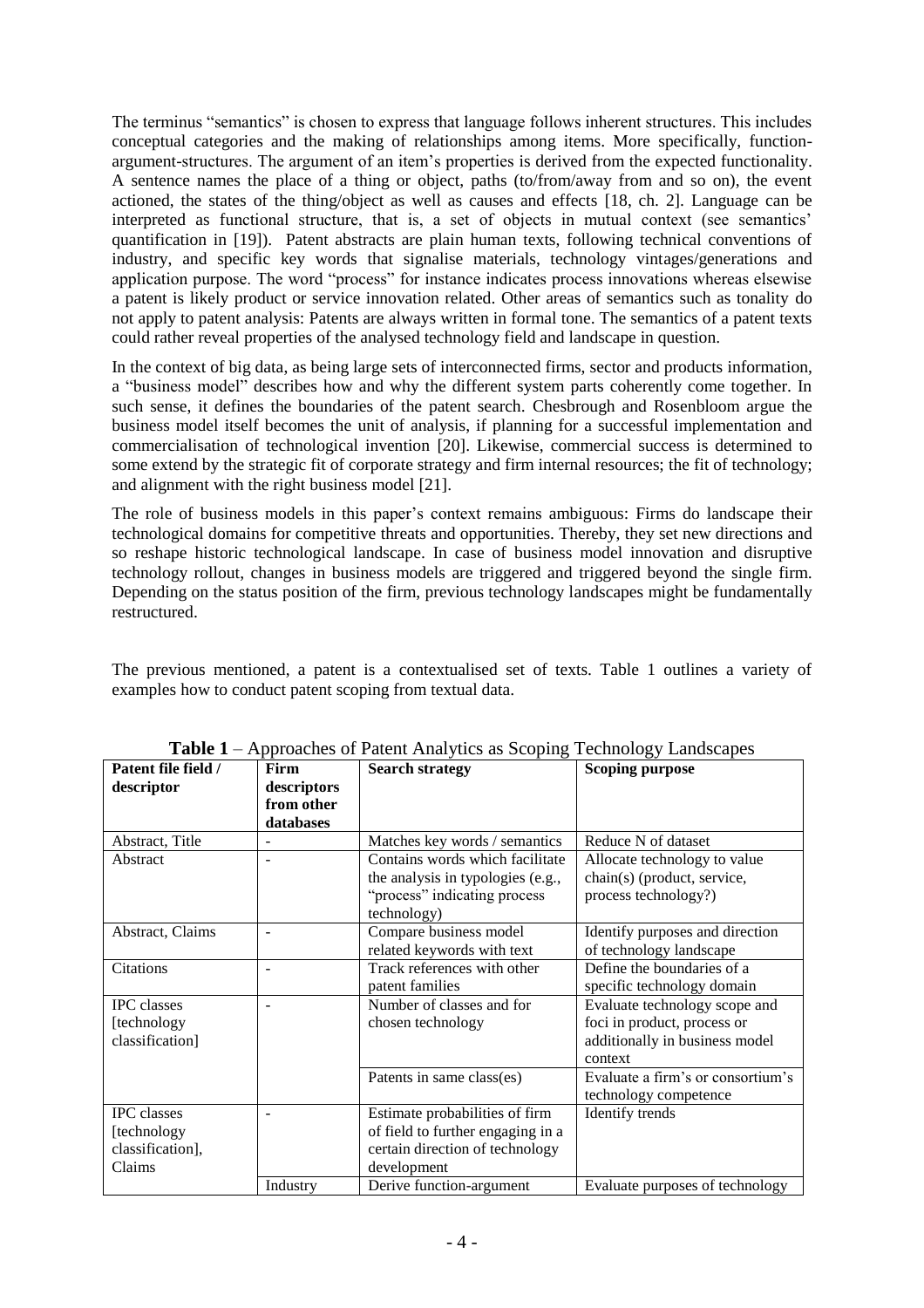|                       | classification, | structures                              |                                  |
|-----------------------|-----------------|-----------------------------------------|----------------------------------|
|                       | or Business     |                                         |                                  |
|                       | model           |                                         |                                  |
|                       | ecology         |                                         |                                  |
| Applicant(s)          |                 | Several applicants? Companies<br>named? | Map firm collaboration           |
|                       |                 | Comes from Town, Country                | Map geography of technology      |
| Inventor(s) [address] |                 | Comes from Town, Country                | Map geography of technology      |
| Priority date [and    |                 | Technology filings over time            | Visualise technology trajectory; |
| comparing different,  |                 |                                         | Identifying technological trends |
| related patents]      |                 |                                         | on industry level or for product |
|                       |                 |                                         | categories                       |

## **3. TECHNOLOGY FORECASTING IN THE SUSTAINABLY-SMART PROJECT**

This paper provides the basis of a patent analysis to be conducted in the Horizon 2020 research and innovation project sustainablySMART. The project pursues developing closing the loop approaches for mobile information and communication devices, taking an integrated product lifecycle perspective. The project consortium consists of 17 partners coming out from seven European countries. Their joint research work is to push re-use, remanufacturing and recycling to the next level of advanced industry techniques. Partners are manufacturing companies; applied research institutions; and universities.

The research agenda involved generating new product design approaches for improving end-of-life performance, products' re-use and remanufacturing aspects. More specifically, implementing "design for a circular economy" concerning smartphones, tablet computers, and their components. Whilst product-centred in approach, the project does also consider necessary process technology innovation. Examples are re-/de-manufacturing processes capable of improving resource efficiency: through optimized sorting capabilities and efficiency; through novel disassembly technology for products' reuse purpose; better material separation; high-quality performance testing (batteries); and the reworking) of re-usable components (semiconductors and modules). This is also to create a market-push for re-usability of parts, providing enhanced availability of repair and cascading re-use opportunities. The project develops an approach of economic advantage from closing the loop as compared to stateof-art end of life practices (e.g., shredding). It will address business models in nine case studies.

One work task of this project concerns the technology forecast in the context of such business models and loop closed value chains. A remanufactured or re-used product competes, however, with latest product in use value and with a number of alternative life cycle prolonging options. This includes the rational of multiple overlapping second and third use cycles versus generating waste / the disposed product / waste streams [22]. The R&D departments would therefore extend the traditional technology forecast (what new features, materials and so on; which new competitors) with a landscaping of the relevant technology providers ecology for the entire anticipated new product life cycle – loop closed. That implies: What process technologies at all stages: product technology development; first use prolongation (e.g., refurbishment and components updating); recycling and recovery; waste treatment. Within the project, the technology scoping looks at the product in conjunction of the business model specified. Such patent analytics can be considered as specific type of landscaping within a specific industry's patent stocks.

Given that competition in extended lifecycles unfolds with time-lag, technology forecasting should explore options much more than counting the landscape as is. Semantics as displayed in this paper provided missed methods for accounting the technology available or yet to emerge. Moreover, if new business models serve the effective commercialisation of technology, then new technology threatens outdated business model and the companies relying on the latter. Development trajectories of a new technology can shape business development opportunities from new closed-loop business models and vice versa [23, 24].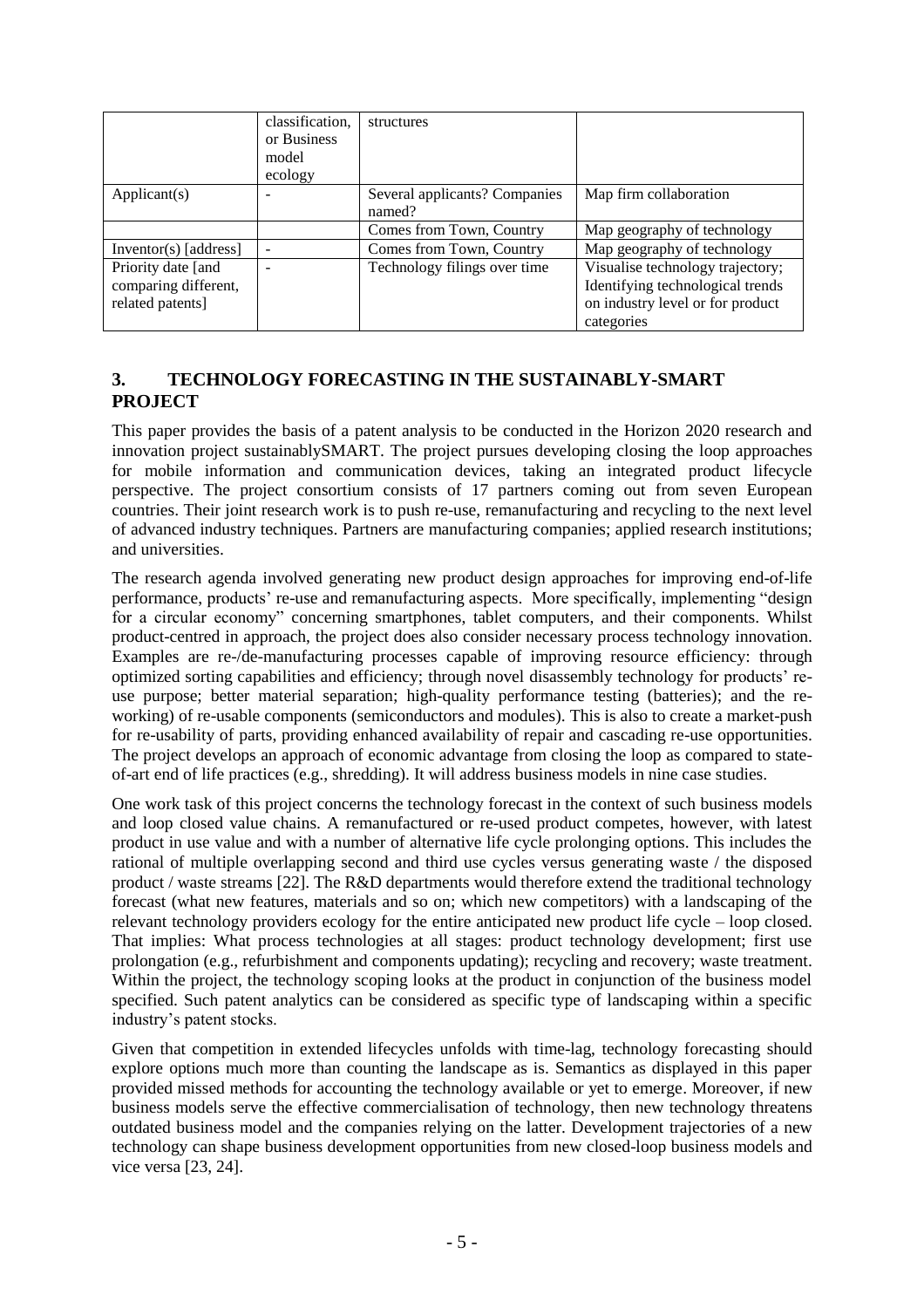## **4. DISCUSSION**

This paper reviewed patent analytics as a matter of scoping emerging technology, and of profiling the historic technology trajectory of established industry segments. Nonetheless, such analysis takes place on a strategic level before the legal and feasibility study of a new product development. The analysis is focused on the information function of patents. The development of a new product thereafter has to evaluate the risks of infringing upon competitors' patents, infringing related patent pools, the right scope and effectiveness of the patent claims and so on. This evaluation focuses on the protection function of patents. The practitioner might question whether the strategic analysis or scoping of patent output has a separate merit in itself. We argue that there is a market and need of intermediaries such as R&D and innovation consulting firms and technology management academics to inform particularly small and medium enterprises about trends in their relevant patenting domains. Leading or large multinational corporations may well have patent management departments which are already undertaking the kind of patent scoping that our paper outlined.

A paradigm shift from primarily counting and statistics in technology competition analysis toward a more holistic patent scoping especially requires mixed methods. Relevance of key termini and technology classes may be best established from expert interviews, conducted for mapping key words and business model descriptions behind a strategy rational. A three-faced inquiry creates the basis for a complex whilst "better" search strategy:

- Which key words technically describe the essential things for our company, in relation to the network of relevant things in the product ecosystem/value chain/network of business model partners?
- Which patent claims does the business model suggest are essential?
- Strategy rational: What is the company's strategy for the use of patents and complementors' technology?
- Strategy rational: Does the technology serve a product and service, or rather is the technology itself offered?

The qualitative findings from experts and business model formalisation are then to be combined with synonyms keywords, proxies of patent quality, exclusion of false matching terms and known technology field boundary definitions. Such a search strategy would then be applied to advanced quantitative methods. Again, given the complexity, big data demands for tools simplifying even the reduced data sets' representation. Examples are graphical enriched social network analysis or 3D technology landscapes.

## **5. CONCLUSIONS**

Patents texts can be used as a body of technology information over time and of technology endowed in product ecosystems or the commercialisation of new business models. Our paper outlined how this analysis differs from conventional patent counts analysis and the analysis of single firm's patent portfolios. "Patent scoping" is rather about retrieving the relevant sets of technologies, systems' core component design and appropriated application claim from large public data sets. The most intuitive databases for this purpose are triadic patent and national patent databases, such as e.g. PATSTAT. Previous research has tracked technologies over time using such patent data but with a limited range of techniques. This paper conceptualised new frontiers of semantic analysis and enriched visualisation where technology endowment is within a complex system of relevant external assets.

## **6. ACKNOWLEDGEMENTS**

For more information on the sustainablySMART project, its partners and publications please refer to <http://www.effra.eu/roadmap/application.project.view.php?id=1544>. The project sustainably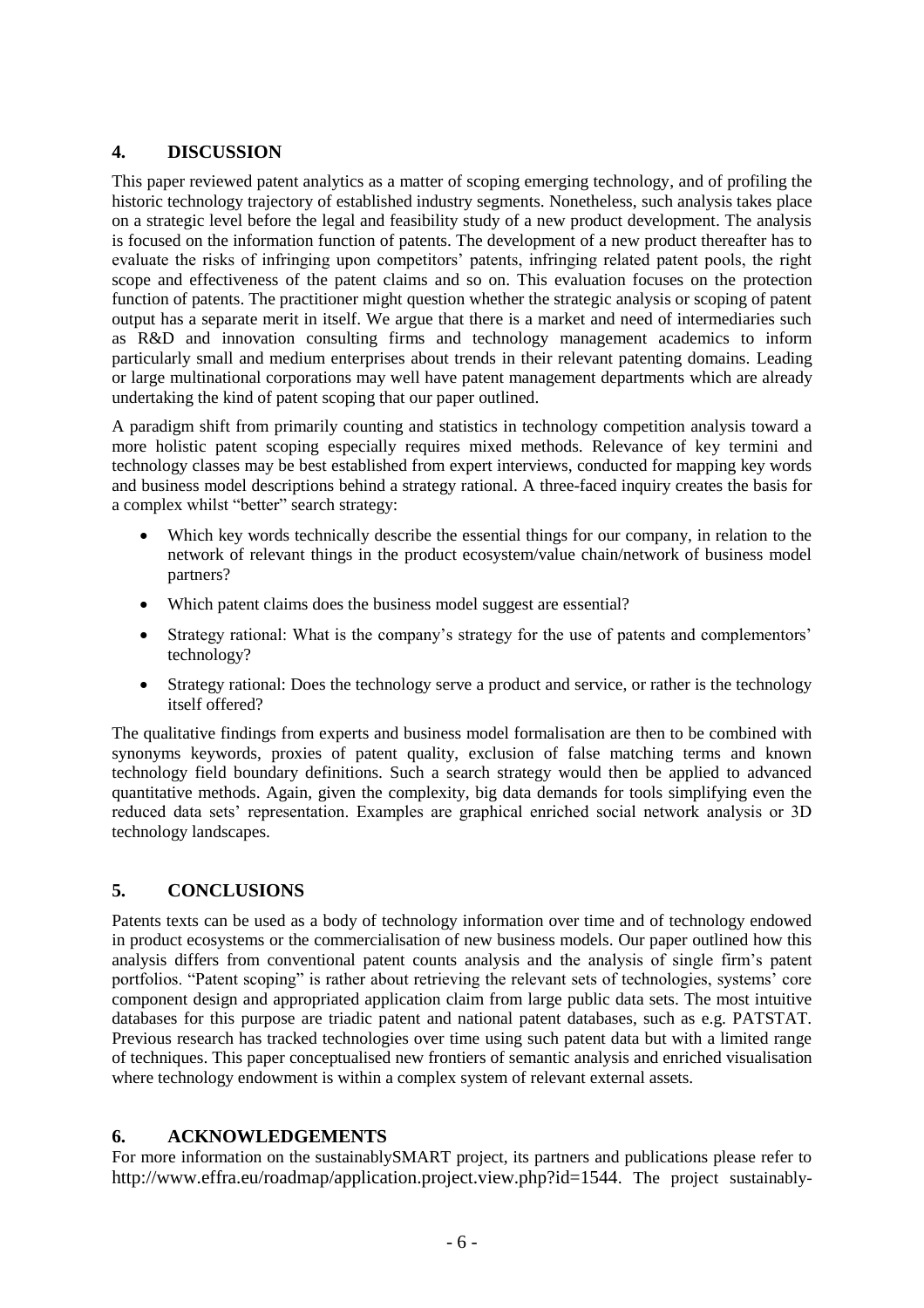SMART has received funding from the European Union's Horizon 2020 research and innovation programme under grant agreement no. 680640



#### **7. REFERENCES**

- [1] James, T.L., Cook, D.F., Conlon, S., Keeling, K.B., Collignon, S., & White, T.: *A Framework to Explore Innovation at SAP through Bibliometric Analysis of Patent Applications*, Expert Systems with Applications, 42 (24), 2015, pp. 9389–9401. (DOI: 10.1016/J.ESWA.2015.08.007).
- [2] Tekić, Z., Dražić, M., Nikolić, L., Kukolj, S., & Vitas, M.: *PSALM: Patent Mining Tool for Competitive Intelligence*, Tehnicki Vjesnik, 22 (6), 2015, pp. 1433–1440.
- [3] Kay, L., Newman, N., Youtie, J., Porter, A.L., & Rafols, I.: *Patent Overlay Mapping: Visualizing Technological Distance*, Journal of the Association for Information Science and Technology, 65 (12), 2014, pp. 2432–2443.
- [4] Ma, J., & Porter, A.L.: *Analyzing Patent Topical Information to Identify Technology Pathways and Potential Opportunities*, Scientometrics, 102 (1), 2015, pp. 811–827.
- [5] Stadlbauer, M., & Drexler, G. *De-Bottlenecking Open Innovation: Turning Patent-Based Technology Network Analysis into Value*, [Griffin,](http://eu.wiley.com/WileyCDA/Section/id-302479.html?query=Abbie+Griffin) A., Noble, [C.,](http://eu.wiley.com/WileyCDA/Section/id-302479.html?query=Charles+Noble) & [Durmusoglu,](http://eu.wiley.com/WileyCDA/Section/id-302479.html?query=Serdar+Durmusoglu) S. (eds.), Open Innovation: New Product Development Essentials from the PDMA, 2014, pp. 3–26. Wiley.
- [6] Mathew, M.: *Introduction to the Special Section on Patent Analytics*, International Journal of Innovation and Technology Management, 12 (3), 2015, 4p. DOI: 10.1142/S0219877015020010.
- [7] Windhager, F., Amor-Amorós, A., Smuc, M., Federico, P., Zenk, L., & Miksch, S.: *A*  Concept for the Exploratory Visualization of Patent Network Dynamics, 6<sup>th</sup> International Conference on Information Visualization Theory and Applications Proceedings 2015, pp. 268–273. 11–14 March 2015, Berlin, Germany [\(http://www.scitepress.org/DigitalLibrary/Link.aspx?doi=10.5220/0005360002680273\).](http://www.scitepress.org/DigitalLibrary/Link.aspx?doi=10.5220/0005360002680273))
- [8] Wu, J.-L., Chang, P.-C., Tsao, C.-C., & Fan, C.-Y.: *A Patent Quality Analysis and Classification System Using Self-organizing Maps with Support Vector Machine*, Applied Soft Computing Journal, 41, 2016, pp. 305–316.
- [9] Henri, D., & Clerc, P.: *Trends in 3-D Printing from a Patent Information Analysis*, International Journal of Technology Intelligence and Planning, 10 (3–4), 2015, pp. 354–372.
- [10] Rodriguez, M., Palacios, A., & Cortez, D.: *Technical Intelligence Approach: Determining Patent Trends in Open Die Forging*, Journal of Intelligence Studies in Business, 4 (1), 2014, pp. 5–15.
- [11] Zhang, F., & Zhang, X.: *Patent Activity Analysis of Vibration-reduction control technology in High-speed Railway Vehicle Systems in China*, Scientometrics, 100 (3), 2014, pp. 723–740.
- [12] Kalpana Sastry, R., Shrivastava, A., & Venkateshwarlu, G.: *Assessment of Current Trends in R&D of Chitin-based Technologies in Agricultural Production-consumption systems Using Patent Analytics*, Journal of Intellectual Property Rights, 20 (1), 2015, pp. 19–38.
- [13] Slowak, A.P., & Regenfelder, M.: *Does Industry Close The Loop?* Waste and Resource Management, 2015 (Feb), 2015, 13 pp. (DOI: 10.1680/warm.14.00015).
- [14] Szlezák, N., Evers, M., Wang, J., & Pérez, L.: *The Role of Big Data and Advanced Analytics in Drug Discovery, Development, and Commercialization*, Clinical Pharmacology and Therapeutics, 95 (5), 2014, pp. 492–495.
- [15] Chen, H., Zhang, G., Zhu, D., & Lu, J.: *A Patent Time Series Processing Component for Technology Intelligence by Trend Identification Functionality*, Neural Computing and Applications, 26 (2), 2014, pp. 345–353.